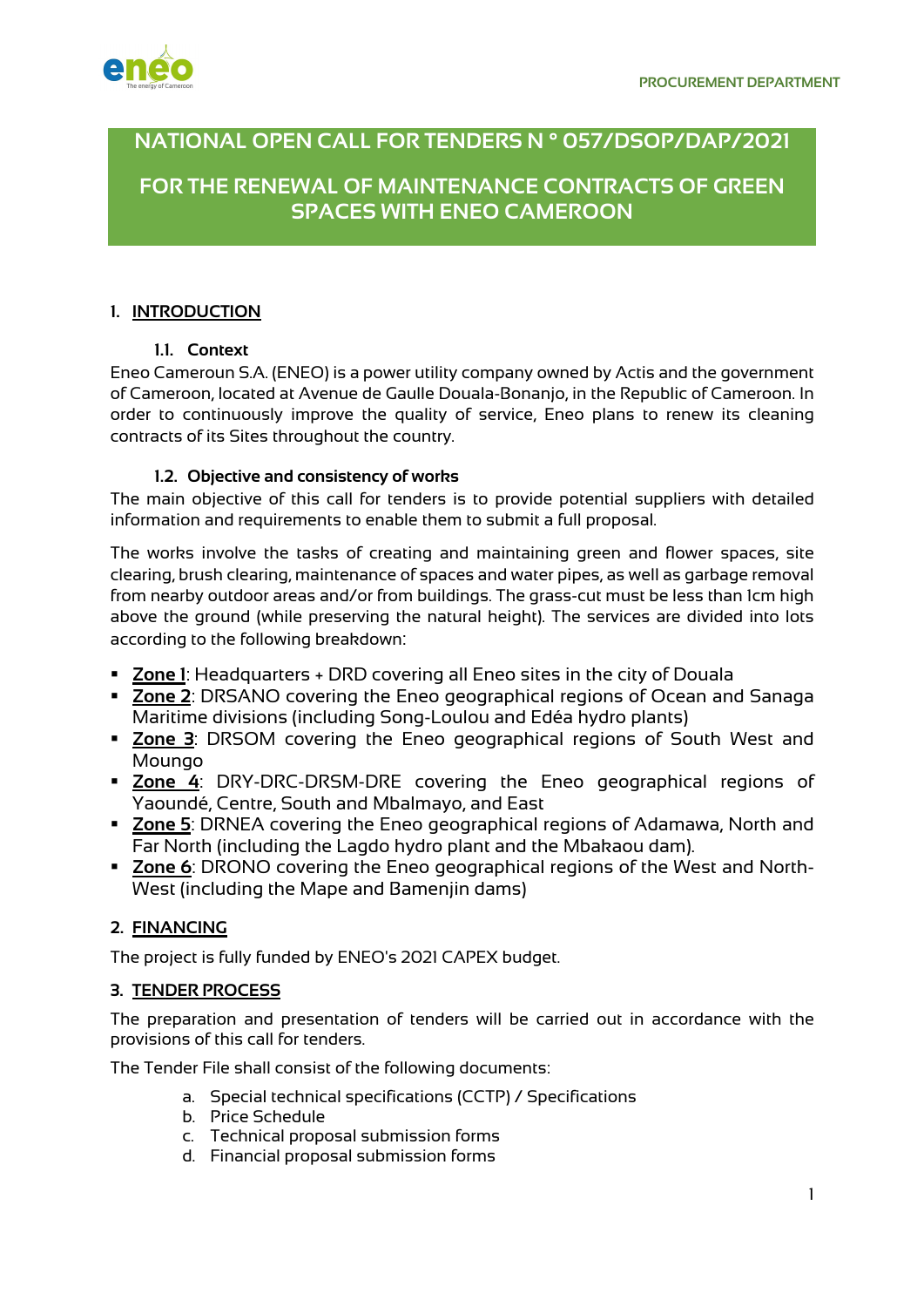

- e. Qualification forms
- f. Evaluation and qualification criteria
- g. Draft contract or terms sheets
- h. Commitment forms:
	- o h1. Intent to tender form;
	- o h2. Preliminary Studies Questionnaire;
	- o h3. Provisions relating to the fight against corruption and money laundering).
- i. Worksite visit schedule

#### **3.1. Submission of bids**

Bidders shall submit their bids only in electronic form. Bidders are free to present their bid in English or French. Offers will be sent separately, as indicated below:

- Administrative documents: Bidders must register via the SMP application at the web address **https://suppliers.eneoapps.com** to compile or complete their administrative file.
- Technical and financial bids must be sent separately, by email to **AOS.DAP@eneo.cm.** Documents relating to the technical and financial bids must be transmitted in PDF format and protected by different passwords, in two separate compressed files (ZIP, RAR):
	- o A compressed file for the Technical bid;
	- o A compressed file for the Financial bid.

It is the bidder's responsibility to ensure that his bid is received by ENEO CAMEROON S.A. on the due dates and times.

- **Passwords** (one for the technical bid and another different for the financial bid) should be sent **only to the following addresses**: **rodolphe.tiky@eneo.cm** and **mebada.ekani@eneo.cm**
- Bidders must present their tenders in the same order as that indicated in the tender forms (section reserved for presentation of tenders).
- In bidding for this call for tenders, the size of the bids shall not exceed 10MB of data. If the bid is bigger than 10 MB, bidders shall send it through several mails, under the same subject.

## **3.2. Non-liability clauses**

The information contained in this call for tenders is provided for information purposes only. No representation, warranty or commitment, express or implied, is or will be made and ENEO has no responsibility for the accuracy or completeness of this call for tenders or any other written or oral information provided. the disposition of any party responding to this call for tenders. Nothing contained in this Call for Tenders shall form the basis of any guarantee or representation made by or on behalf of ENEO to any bidder.

No response made by or on behalf of ENEO to a response to this Call for Tenders shall constitute an agreement or contract between ENEO and any Bidder, unless ENEO has expressly indicated accordingly.

All Bidders who respond to this Call for Tenders do so at their own costs and expenses. All costs associated with this call for tenders up to the signing of the contract (preparation of tenders, additional information required, negotiations, any other type of research undertaken by the Bidder), and without being limited to the foregoing, are to be the sole responsibility of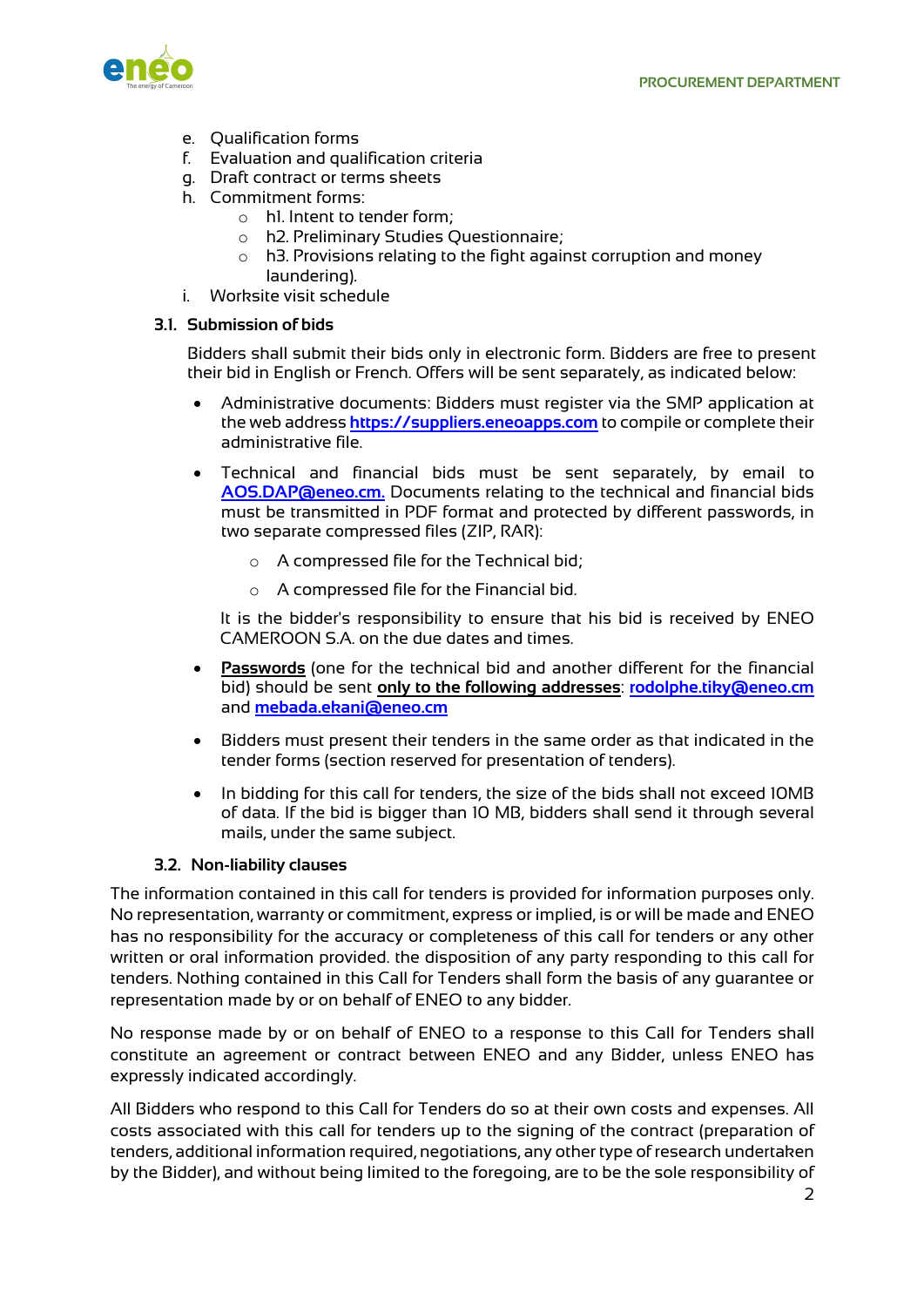the Bidder and will in no case be reimbursed by ENEO or any other entity belonging to or of which ENEO is a subsidiary, whether or not there is a contract award.

## **3.3. Confidentiality**

This call for tenders and the information it contains are confidential and can only be used for the purposes of preparing and submitting a response to this call for tenders. Any unauthorized use by a Bidder of the information contained in this call for tenders may result in the disqualification of this Bidder.

This Call for Tenders and the accompanying documents are and will remain the property of ENEO and any party receiving a copy will return them upon request from ENEO.

Bidders should note that all information provided by Bidders may therefore be made public by ENEO at the end of the procurement process, with the exception of restricted information which ENEO considers to be sensitive business information whose disclosure may have a negative effect on the commercial position of the Bidders. To avoid any doubt, it is up to ENEO to determine, at its sole discretion, whether or not disclosure exemptions can be applied. Business secrets and sensitive personal information are examples of cases where ENEO may accept that confidentiality be justified in view of the above. Any information that the Bidders consider to be kept confidential based on the foregoing must be clearly identified as such in their bid.

## **3.4. Tender Conditions**

Any bid received by ENEO is deemed to have complied with these conditions, unless ENEO has previously expressly agreed to the contrary in writing. Any alternative condition proposed on behalf of a bidder will, if it is incompatible with these conditions, be deemed to have been rejected by ENEO, unless it has expressly accepted it in writing.

## **3.5. Collusion**

Any Bidder who:

- a. fixes or adjusts the amount of its bid by or in accordance with any agreement or arrangement with any other person; or
- b. communicates to any person other than ENEO the amount or the approximate amount of its bid (unless this communication is made on a confidential basis in order to obtain the quotes necessary for the preparation of the insurance bid); or
- c. enters into an agreement or arrangement with any other person to refrain from making a bid or for the amount of any bid to be made; or
- d. offers or agrees to pay or give or pays or gives any sum of money, inducement or consideration of value directly or indirectly to any person for having made or caused to be made in connection with any other bid or proposed bid for the services;
- e. directly or indirectly solicits an ENEO employee or any member of the ENEO Board of Directors regarding this call for tenders or who obtains or attempts to obtain, directly or indirectly, information from such persons regarding any other bid concerning this call for tenders will be disqualified.

shall be disqualified without prejudice to any other civil remedy available to ENEO (and without prejudice to any criminal liability that such behaviour on the part of a Bidder could result).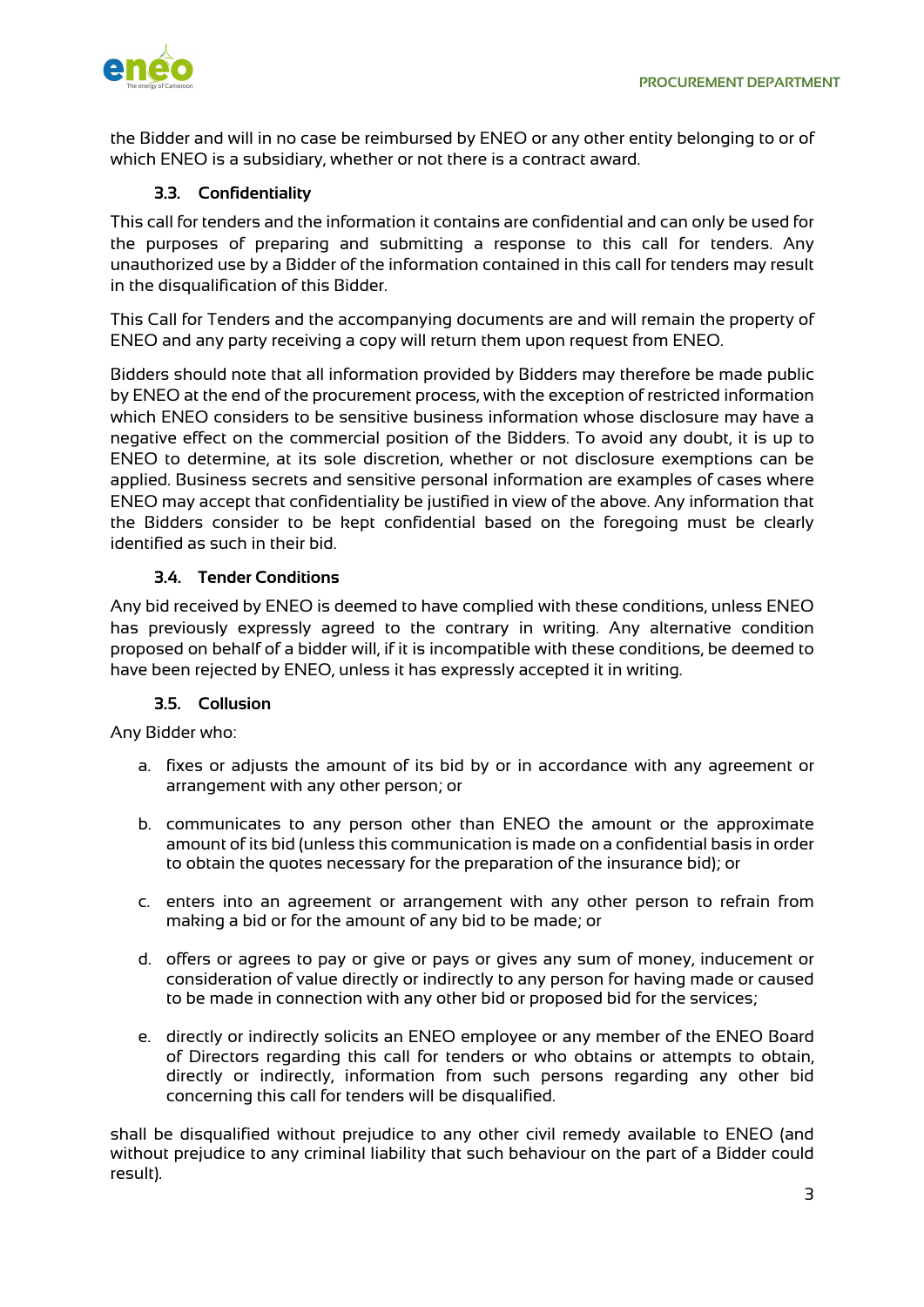

#### **3.6. Guarantee of the parent company**

In the event that a Bidder is a subsidiary, it must, as part of its bid, provide confirmation that the parent company vouches for its bid.

#### **3.7. Validity of bids**

Bids are valid for a period of 90 days from the deadline for submitting the bids.

#### **4. COMMUNICATIONS**

Any communication regarding this call for tenders with Eneo during the tender procedure must be sent **in writing by email** to Eneo Tenders.

#### **E-Mail**: AOS.DAP@eneo.cm.

**Subject:** AO **N°***057/DSOP/DAP/2021: RENEWAL OF MAINTENANCE CONTRACTS OF GREEN SPACES WITH ENEO CAMEROON*

#### **5. SCHEDULE OF THE CALL FOR TENDERS**

5.1. **Intent to tender:** Using the Intent to tender form, Bidders must indicate by email their intention to tender by 26 July 2021**.**

5.2. **Questions from Bidders and Answers from Eneo**: Bidders must, before the date of submission of their bid, undertake such due diligence as they deem appropriate. ENEO facilitates the exercise of this diligence by providing additional information if necessary. ENEO may, at its discretion, communicate to all Bidders any request for information and its response, in a suitably anonymous form. Bidders should not provide any exclusive information in their questions. All questions will be sent by email until **26 July 2021**. Questions by phone are prohibited. Eneo will answer questions received in the same way, until **29 July 2021.**

*5.3.* **Site visit:** *a site visit is organized as part of this call for tenders, The timetable is included in the schedule attached to this call for tenders' file.* 

5.4. Each Bidder's bid will be considered confidential and exclusive information.

5.5. The schedule for the call for tenders is as follows:

| <b>Milestones</b>                | <b>Start date</b> | <b>End date</b> |
|----------------------------------|-------------------|-----------------|
| Publication of call for tenders  | 15/06/2021        | 23/07/2021      |
| Site visit                       | 23/06/2021        | 23/07/2021      |
| Intentions to tender             | 15/06/2021        | 26/07/2021      |
| <b>Bidders Questions</b>         | 15/06/2021        | 26/07/2021      |
| Answers from Eneo                | 15/06/2021        | 29/07/2021      |
| Submission of bids               | 23/07/2021        | 02/08/2021      |
| Opening of technical bids        | 03/08/2021        | 03/08/2021      |
| <b>Presentation of Solutions</b> | 17/08/2021        | 17/08/2021      |
| Opening of financial bids        | 17/08/2021        | 17/08/2021      |
| Negotiations and award           | 23/08/2021        | 27/08/2021      |
| Contract signature               | 08/09/2021        | 13/09/2021      |

#### **6. ADDITIONS OR CANCELLATION OF THE CALL FOR TENDERS**

**ENEO CAMEROON S.A.** reserves the right, if necessary, to make any subsequent modification to this call for tenders.